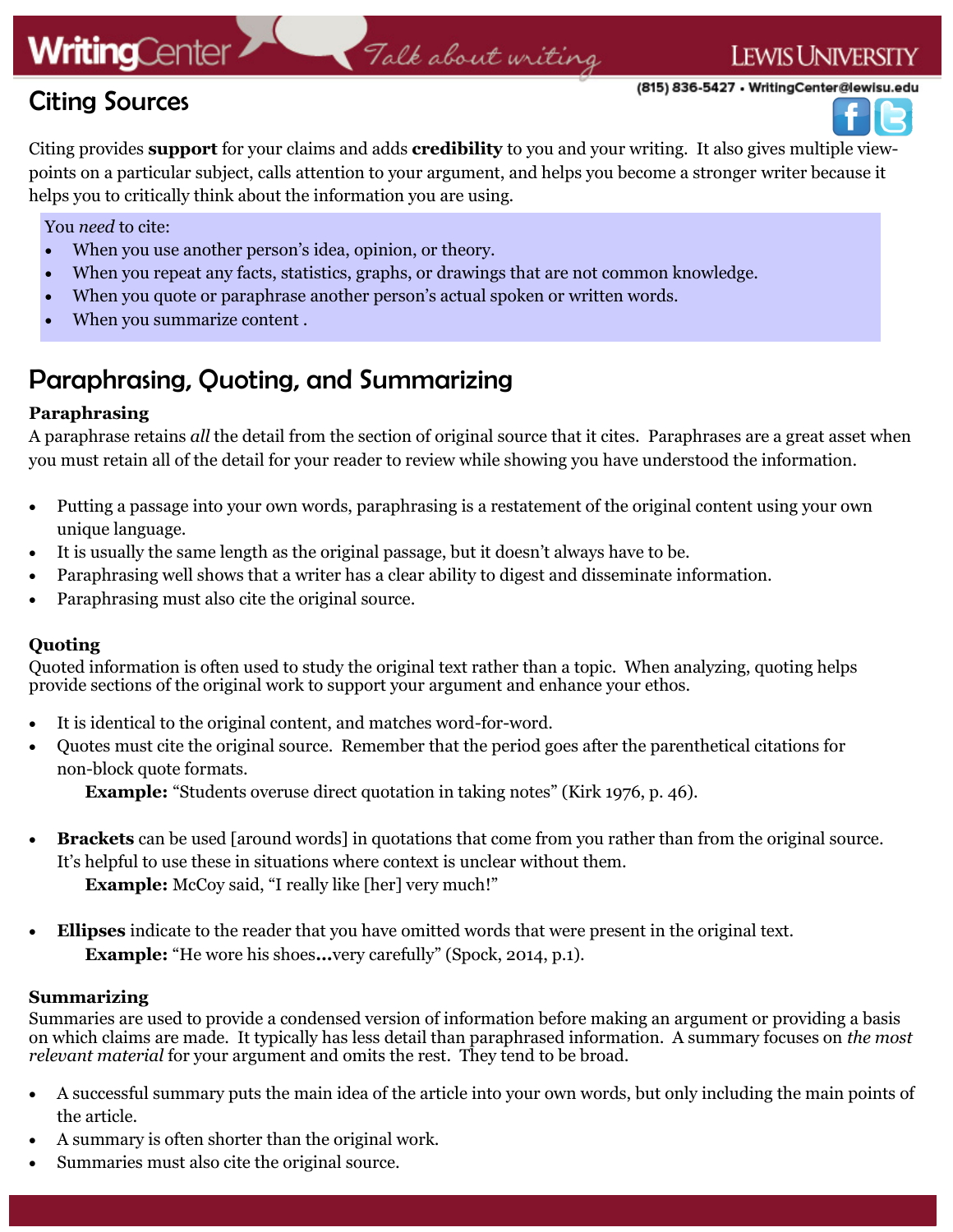

## General Advice

Ask yourself what your main goal is in referencing outside sources.

- If you are analyzing the writing or word choice made by the content creator, **quote** the text directly.
- If you are focusing on content to preface an argument, then **summarize**.
- If you wish to reveal details to the reader which are salient for your analysis, use **paraphrasing.**

## **How do I paraphrase?**

- 1. Read the text to get the meaning and locate the information you wish to focus on.
- 2. If you are having trouble grasping the information, pretend you are explaining it to a friend. How would you share this information? What language would you use?
- 3. Keeping this explanation in your mind, write down what you said without referencing the original text.
- 4. Check your work to see if it retained the meaning from the original. Does it make sense? Did you thoroughly include all the relevant information?
- 5. Compare your writing to the source. Does it emulate the original too much? This is a great place to get creative—use this as an opportunity to brainstorm and see what else you can say if this is the case. Don't hesitate to use a thesaurus or transitions to customize your work. Read it again to make sure that you've retained your own unique voice.

### *Example:*

## **Original Passage:**

"Students frequently overuse direct quotation in taking notes, and as a result they overuse quotations in the final paper. Probably only about 10% of your final manuscript should appear as directly quoted matter. Therefore, you should strive to limit the amount of exact transcribing of source materials while taking notes" (Lester, 1976, p. 46).

### **A legitimate paraphrase:**

In research papers, students often rely on quoting to cite their sources. To avoid quoting, students should look at their passage and limit the amount of word-for-word notes they are taking. It is important for students to focus on putting concepts in their own words (Lester, 1976, p. 46).

**Explanation**: In the above paraphrase, the material is was read by a student, and then put into their own words. It does not retain the language patterns and repetition of the former text. It was correctly cited at the end.

### **A plagiarized version:**

Students often use too many direct quotations when they take notes, resulting in too many of them in the final paper. Moreover, probably only about 10% of the final copy should consist of directly quoted material. So it is important to limit the amount of exact source material copied while taking notes (Lester, 1976, p. 46).

**Explanation**: The above would be plagiarized because it retains the same order of the original passage, and even copies some of the words, like "only about 10%." The legitimate paraphrase does not do any of this, but retains a concise and clear meaning of the original passage.